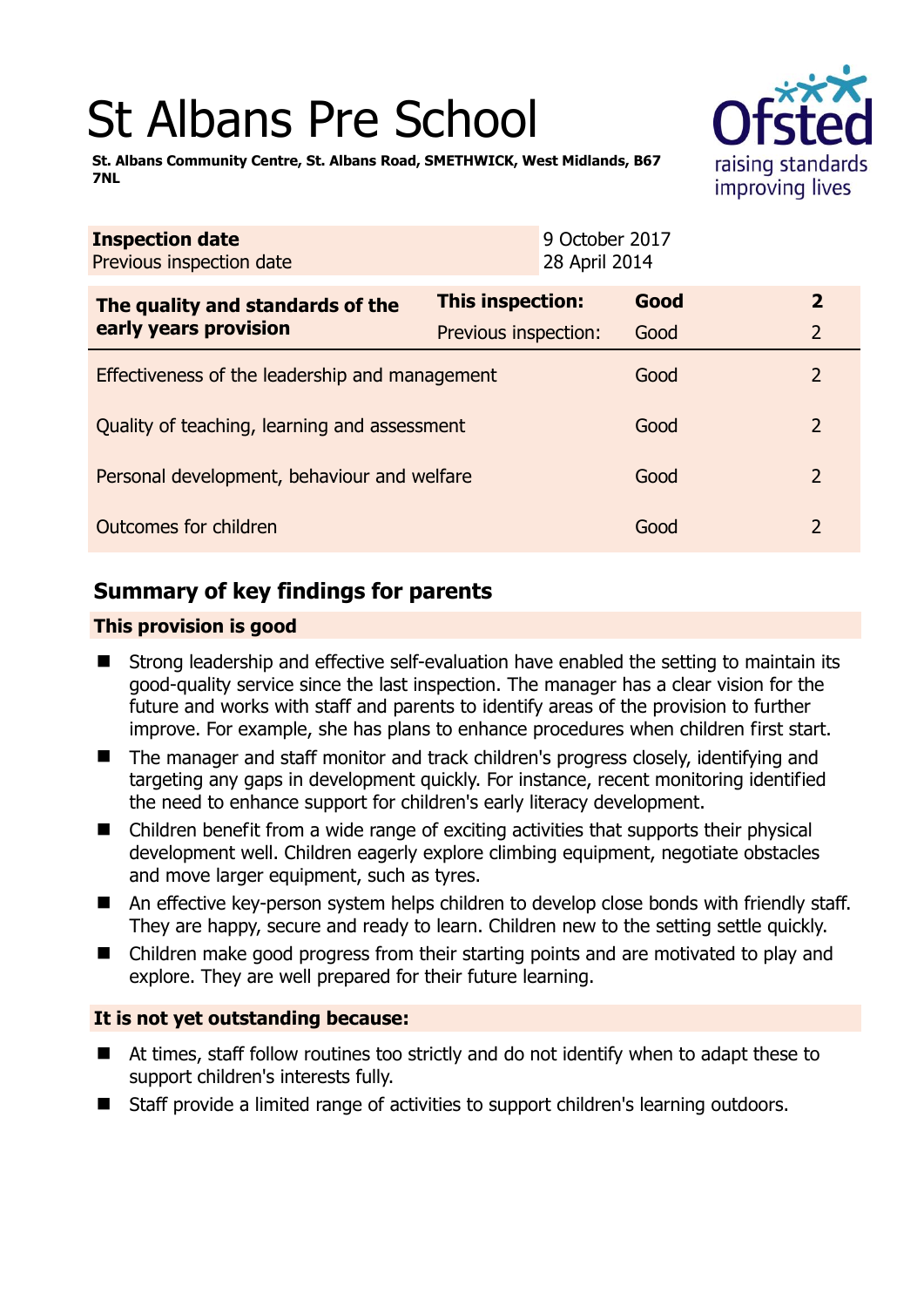# **What the setting needs to do to improve further**

#### **To further improve the quality of the early years provision the provider should:**

- recognise when to adapt routines and activities to support children's interests and individual requirements more fully, to help them make the best possible progress
- develop further the planning for the use of the outdoor provision and provide a wider range of learning experiences, to help children who learn best outdoors make even better progress.

#### **Inspection activities**

- The inspector observed teaching practices and the impact these have on children's learning.
- The inspector held discussions with the manager, staff, children and parents.
- The inspector read some of the setting's documentation, including the safeguarding policy and procedures.
- The inspector sampled children's development information and records.
- The inspector carried out joint observations with the manager.

## **Inspector**

Anne Clifft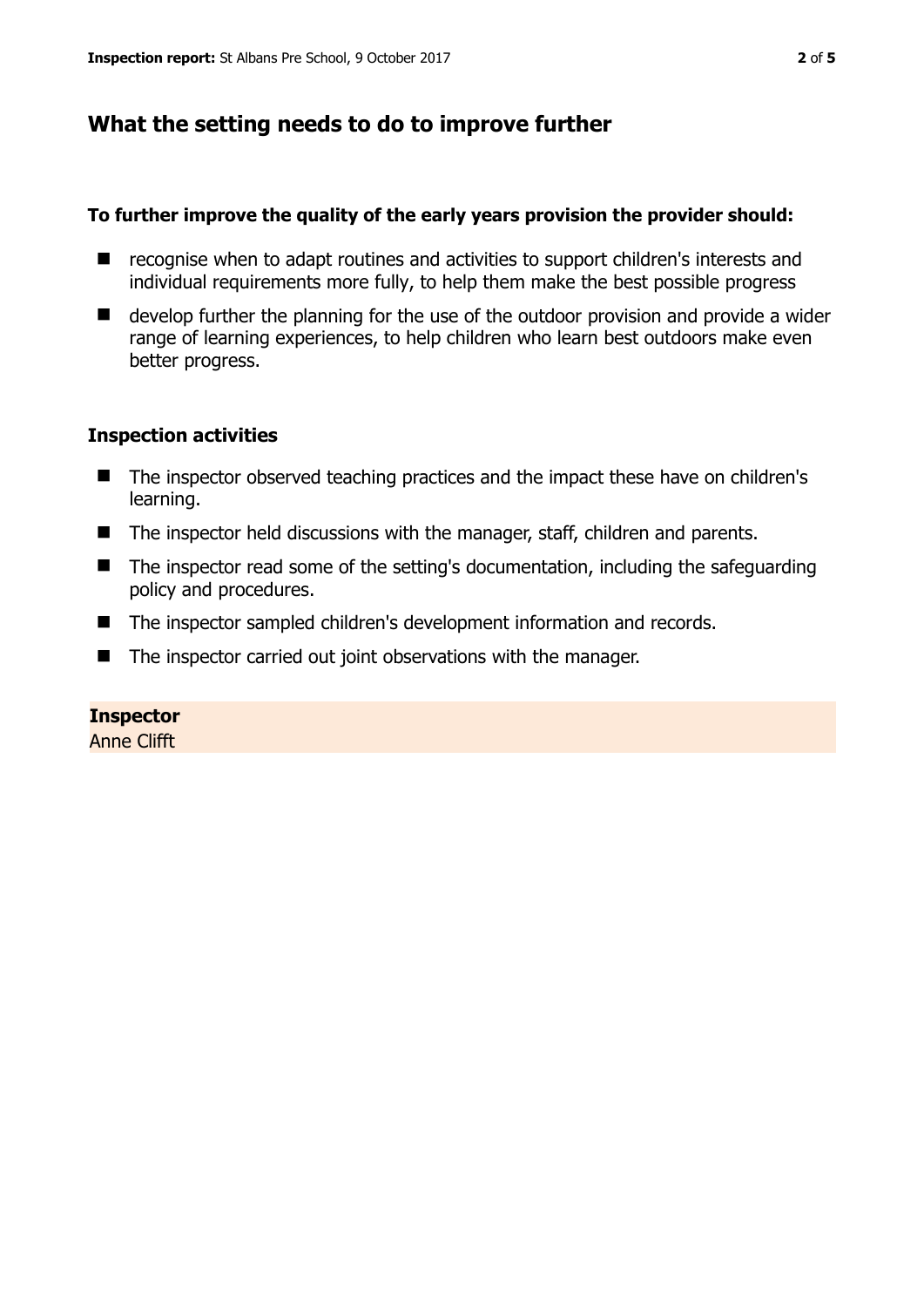## **Inspection findings**

#### **Effectiveness of the leadership and management is good**

Safeguarding is effective. Staff have a secure knowledge of how to keep children safe and the process to follow should they need to report any child protection concerns. The manager and staff ensure children play in a safe and secure environment. They update risk assessments regularly. Staff are aware of potential risks to children as they play and explore, and take steps to minimise these. The manager follows safe recruitment procedures, such as checking references and carrying out suitability checks. A thorough induction programme is in place for new staff and volunteers. Children are supervised by well-qualified staff at all times. Staff and volunteers have regular meetings with the manager, to identify aspects of their practice to develop further, and access relevant training courses. For example, recent training has helped staff to use observations of children's learning more effectively. Partnerships with parents and other providers are strong and provide continuity in children's learning and development.

#### **Quality of teaching, learning and assessment is good**

Staff are skilled in helping children's communication and language development. For example, they help children expand their vocabulary, use descriptive language and encourage children to use their home languages as they play. Children listen attentively, follow instructions and join in with action songs and rhymes. Staff support children's mathematical understanding successfully. Children learn to count, create patterns and use mathematical language, such as with money. They learn about seasonal changes and explore the natural materials readily available during autumn.

#### **Personal development, behaviour and welfare are good**

Staff give children lots of encouragement and value their ideas. They provide children with good opportunities to make choices and involve them in decisions. For example, children voted to decide on the names for the new pre-school pets. Staff support children's social skills effectively. For instance, they plan activities that help children develop friendships and learn more about each other. Children's good health is promoted well. They learn about good hygiene practices and healthy food and drink choices.

#### **Outcomes for children are good**

Children use their imaginations as they play and make links with their experiences. For instance, they pretend to cook pizza and serve this to their friends in the role-play area. They focus well on tasks that interest them and persevere as they solve problems, such as when learning to thread shapes. Children enjoy practising their literacy skills, including mark making and sharing books. They learn to respect their similarities and differences and celebrate a range of festivals and cultural events. Children become independent and learn to manage their own needs, such as dressing in their outdoor clothes.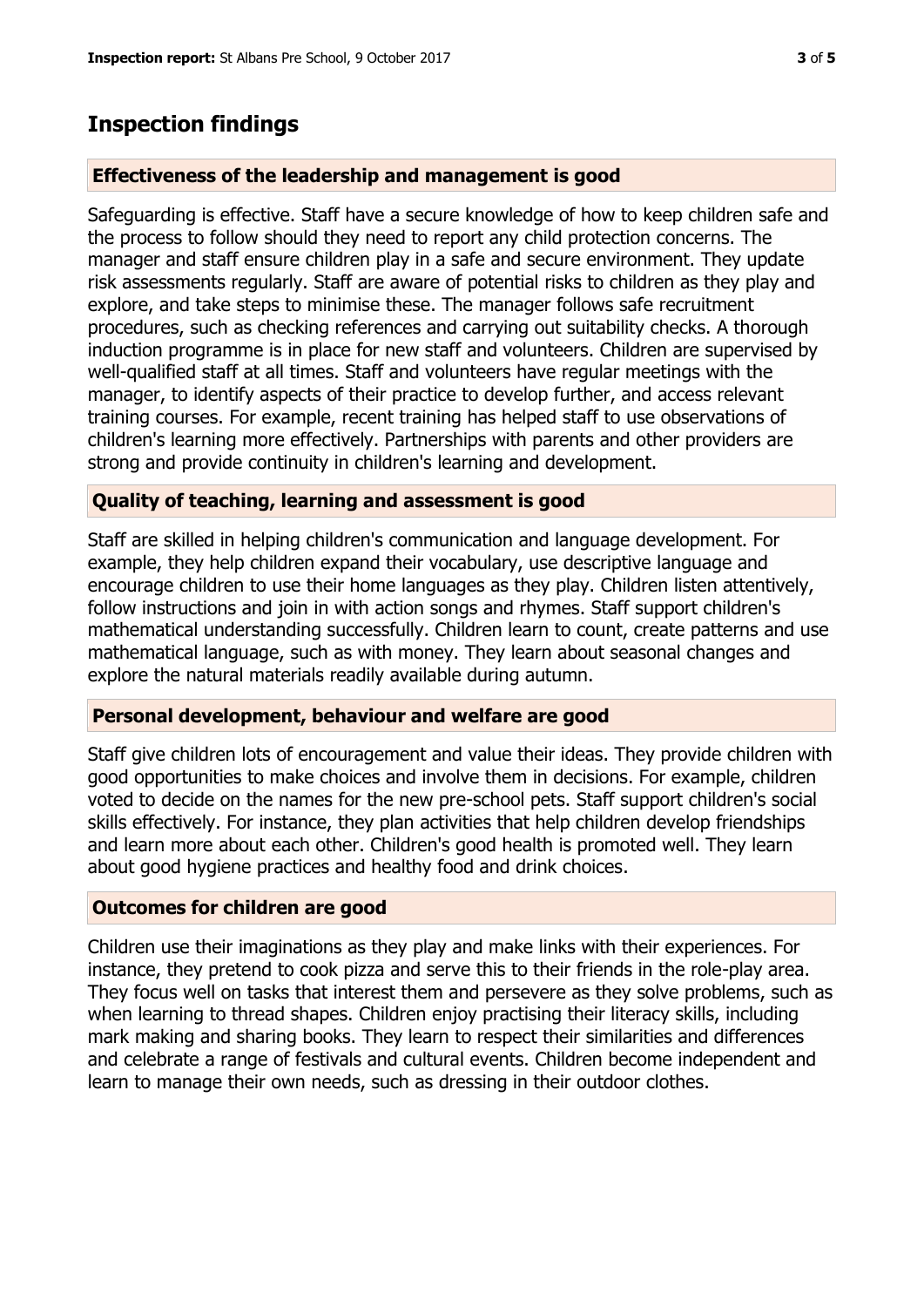# **Setting details**

| Unique reference number                             | EY398937                                               |  |
|-----------------------------------------------------|--------------------------------------------------------|--|
| <b>Local authority</b>                              | Sandwell                                               |  |
| <b>Inspection number</b>                            | 1102213                                                |  |
| <b>Type of provision</b>                            | Full-time provision                                    |  |
| Day care type                                       | Childcare - Non-Domestic                               |  |
| <b>Registers</b>                                    | Early Years Register, Compulsory Childcare<br>Register |  |
| Age range of children                               | $2 - 4$                                                |  |
| <b>Total number of places</b>                       | 40                                                     |  |
| Number of children on roll                          | 51                                                     |  |
| Name of registered person                           | <b>St Albans Community Association</b>                 |  |
| <b>Registered person unique</b><br>reference number | RP529239                                               |  |
| Date of previous inspection                         | 28 April 2014                                          |  |
| <b>Telephone number</b>                             | 0121 5580018                                           |  |

St Albans Pre School registered in 1991. It opens Monday to Friday from 9am to midday and 12.30pm to 3.30pm, during term time only. The setting employs six staff. Of these, one holds early years professional status and four are qualified to level 3. The setting receives funding to provide free early education to children aged two, three and four years.

This inspection was carried out by Ofsted under sections 49 and 50 of the Childcare Act 2006 on the quality and standards of provision that is registered on the Early Years Register. The registered person must ensure that this provision complies with the statutory framework for children's learning, development and care, known as the early years foundation stage.

Any complaints about the inspection or the report should be made following the procedures set out in the guidance 'Complaints procedure: raising concerns and making complaints about Ofsted', which is available from Ofsted's website: www.gov.uk/government/organisations/ofsted. If you would like Ofsted to send you a copy of the guidance, please telephone 0300 123 4234, or email enquiries@ofsted.gov.uk.